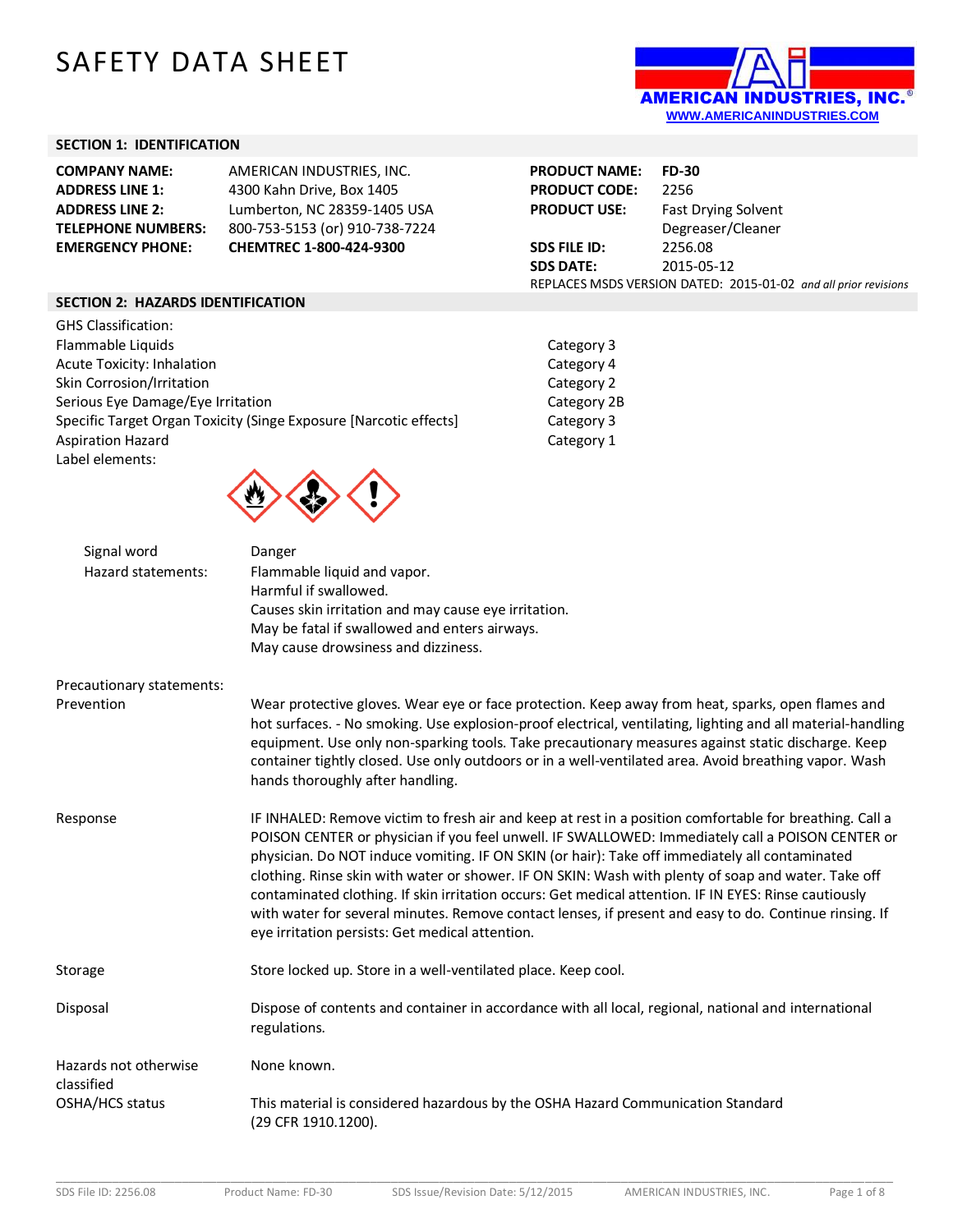# **SECTION 3: COMPOSITION/INFORMATION ON INGREDIENTS**

This product may be composed in whole or in part of the following streams

Distillates, (petroleum,) hydrotreated light CAS# 64742-47-8

This product contains the following components:

| Chemical name       | CAS number | %      |
|---------------------|------------|--------|
| C9-C15 Cycloalkanes | Mixture    | 60-100 |
| C9-C15 Alkanes      | Mixture    | 15-40  |

Any concentration shown as a range is to protect confidentiality or is due to process variation. Occupational exposure limits, if available, are listed in Section 8.

# **SECTION 4: FIRST AID MEASURES** Inhalation **Remove victim to fresh air and keep at rest** in a position comfortable for breathing. If it is suspected that gas or vapor is still present, the rescuer should wear an appropriate mask or self-contained breathing apparatus. If not breathing, if breathing is irregular or if respiratory arrest occurs, provide artificial respiration or oxygen by trained personnel. It may be dangerous to the person providing aid to give mouth-to-mouth resuscitation. Get medical attention. If necessary, call a poison center or physician. If unconscious, place in recovery position and get medical attention immediately. Maintain an open airway. Loosen tight clothing such as a collar, tie, belt or waistband. Skin contact Flush contaminated skin with plenty of water. Remove contaminated clothing and shoes. Continue to rinse for at least 10 minutes. Get medical attention. Wash clothing before reuse. Clean shoes thoroughly before reuse. Eye contact Immediately flush eyes with plenty of water, occasionally lifting the upper and lower eyelids. Check for and remove any contact lenses. Continue to rinse for at least 10 minutes. Get medical attention Ingestion Get medical attention immediately. Call a poison center or physician. Wash out mouth with water. Remove dentures if any. Remove victim to fresh air and keep at rest in a position comfortable for breathing. Aspiration hazard if swallowed. Can enter lungs and cause damage. Do not induce vomiting. If vomiting occurs, the head should be kept low so that vomit does not enter the lungs. Never give anything by mouth to an unconscious person. If unconscious, place in recovery position and get medical attention immediately. Maintain an open airway. Loosen tight clothing such as a collar, tie, belt or waistband. Potential Acute Health Effects Eye Contact May Cause eye irritation Inhalation Harmful if inhaled. Can cause central nervous system (CNS) depression. May cause drowsiness and dizziness. Skin Contact Causes skin irritation. Ingestion Can cause central nervous system (CNS) depression. May be fatal if swallowed and enters airways. Irritating to mouth, throat and stomach. Over-exposure signs/symptoms Eye Contact Adverse symptoms may include the following: pain or irritation, watering, redness. Inhalation Adverse symptoms may include the following: nausea or vomiting, headache, drowsiness/fatigue, dizziness/vertigo, unconsciousness. Skin Contact Adverse symptoms may include the following: irritation, redness. Ingestion Adverse symptoms may include the following: nausea or vomiting. Notes to physician **If ingested, this material presents a significant** aspiration and chemical pneumonitis hazard. Induction of emesis is not recommended. Consider activated charcoal and/or gastric lavage. If patient is obtunded, protect the airway by cuffed endotracheal intubation or by placement of the body in a Trendelenburg and left lateral decubitus position.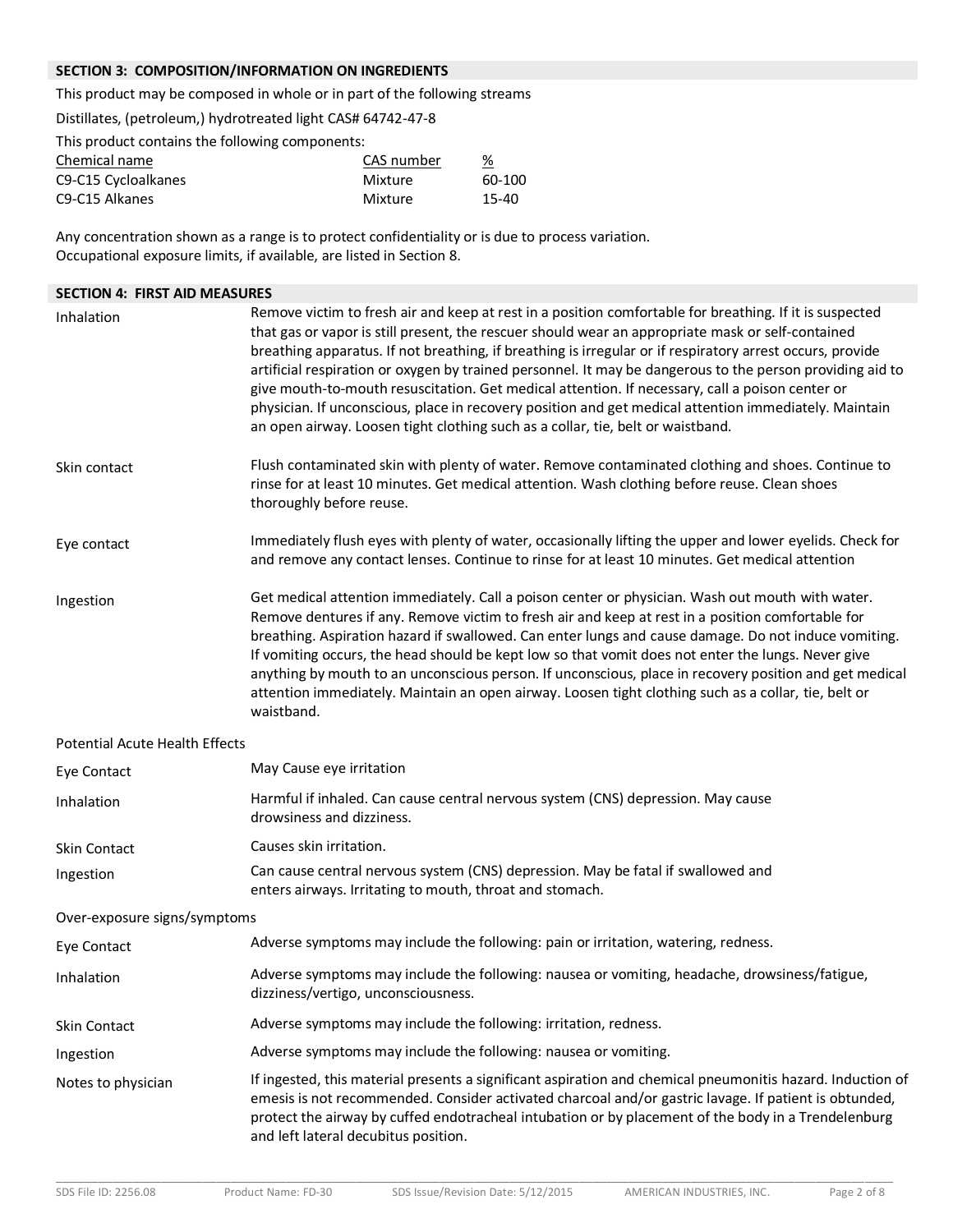| Specific treatments        | Treat symptomatically and supportively.                                                                    |
|----------------------------|------------------------------------------------------------------------------------------------------------|
| Protection of first-aiders | No action shall be taken involving any personal risk or without suitable training. If it is suspected that |
|                            | gas or vapor is still present, the rescuer should wear an appropriate mask or self-contained breathing     |
|                            | apparatus. It may be dangerous to the person providing aid to give mouth-to-mouth resuscitation.           |

#### **SECTION 5: FIRE-FIGHTING MEASURES**

| Specific hazards arising<br>from chemical         | Flammable liquid and vapor. In a fire or if heated, a pressure increase will occur and the container may<br>burst, with the risk of a subsequent explosion. The vapor/gas is heavier than air and will spread along<br>the ground. Vapors may accumulate in low or confined areas or travel a considerable distance to a<br>source of ignition and flash back. Runoff to sewer may create fire or explosion hazard. |
|---------------------------------------------------|---------------------------------------------------------------------------------------------------------------------------------------------------------------------------------------------------------------------------------------------------------------------------------------------------------------------------------------------------------------------------------------------------------------------|
| Suitable extinguishing<br>media                   | Use dry chemical, CO <sub>2</sub> , water spray (fog) or foam.                                                                                                                                                                                                                                                                                                                                                      |
| Unsuitable extinguishing<br>media                 | Do not use water jet.                                                                                                                                                                                                                                                                                                                                                                                               |
| Hazardous combustion<br>products                  | Carbon dioxide, carbon monoxide.                                                                                                                                                                                                                                                                                                                                                                                    |
| Fire fighting procedures                          | Promptly isolate the scene by removing all persons from the vicinity of the incident if there is a fire. No<br>action shall be taken involving any personal risk or without suitable training. Move containers from fire<br>area if this can be done without risk. Use water spray to keep fire-exposed containers cool.                                                                                            |
| Special protective<br>equipment for fire-fighters | Fire-fighters should wear appropriate protective equipment and self-contained breathing<br>apparatus (SCBA) with a full face-piece operated in positive pressure mode.                                                                                                                                                                                                                                              |

#### **SECTION 6: ACCIDENTAL RELEASE MEASURES**

| For non-emergency<br>personnel | No action shall be taken involving any personal risk or without suitable training. Evacuate surrounding<br>areas. Keep unnecessary and unprotected personnel from entering. Do not touch or walk through<br>spilled material. Shut off all ignition sources. No flares, smoking or flames in hazard area. Avoid<br>breathing vapor or mist. Provide adequate ventilation. Wear appropriate respirator when ventilation is<br>inadequate. Put on appropriate personal protective equipment.                                                                                                                                                                                                                                                                      |
|--------------------------------|-----------------------------------------------------------------------------------------------------------------------------------------------------------------------------------------------------------------------------------------------------------------------------------------------------------------------------------------------------------------------------------------------------------------------------------------------------------------------------------------------------------------------------------------------------------------------------------------------------------------------------------------------------------------------------------------------------------------------------------------------------------------|
| For emergency responders       | If specialized clothing is required to deal with the spillage, take note of any information in Section 8 on<br>suitable and unsuitable materials. See also the information in "For nonemergency personnel".                                                                                                                                                                                                                                                                                                                                                                                                                                                                                                                                                     |
| Environmental precautions      | Avoid dispersal of spilled material and runoff and contact with soil, waterways, drains and sewers.<br>Inform the relevant authorities if the product has caused environmental pollution (sewers, waterways,<br>soil or air).                                                                                                                                                                                                                                                                                                                                                                                                                                                                                                                                   |
| Small spill                    | Stop leak if without risk. Move containers from spill area. Use spark-proof tools and explosion-proof<br>equipment. Dilute with water and mop up if water-soluble. Alternatively, or if water-insoluble, absorb<br>with an inert dry material and place in an appropriate waste disposal container. Dispose of via a<br>licensed waste disposal contractor.                                                                                                                                                                                                                                                                                                                                                                                                     |
| Large spill                    | Stop leak if without risk. Move containers from spill area. Use spark-proof tools and explosion-proof<br>equipment. Approach release from upwind. Prevent entry into sewers, water courses, basements or<br>confined areas. Wash spillages into an effluent treatment plant or proceed as follows. Contain and<br>collect spillage with non-combustible, absorbent material e.g. sand, earth, vermiculite or diatomaceous<br>earth and place in container for disposal according to local regulations (see Section 13). Dispose of via a<br>licensed waste disposal contractor. Contaminated absorbent material may pose the same hazard as the<br>spilled product. Note: See Section 1 for emergency contact information and Section 13 for waste<br>disposal. |

#### **SECTION 7: HANDLING AND STORAGE**

Handling Put on appropriate personal protective equipment (see Section 8). Do not swallow. Avoid contact with eyes, skin and clothing. Avoid breathing vapor or mist. Use only with adequate ventilation. Wear appropriate respirator when ventilation is inadequate. Do not enter storage areas and confined spaces unless adequately ventilated. Keep in the original container or an approved alternative made from a compatible material, kept tightly closed when not in use. Store and use away from heat, sparks, open flame or any other ignition source. Use explosion-proof electrical (ventilating, lighting and material handling) equipment. Use only non-sparking tools. Take precautionary measures against electrostatic discharges. Empty containers retain product residue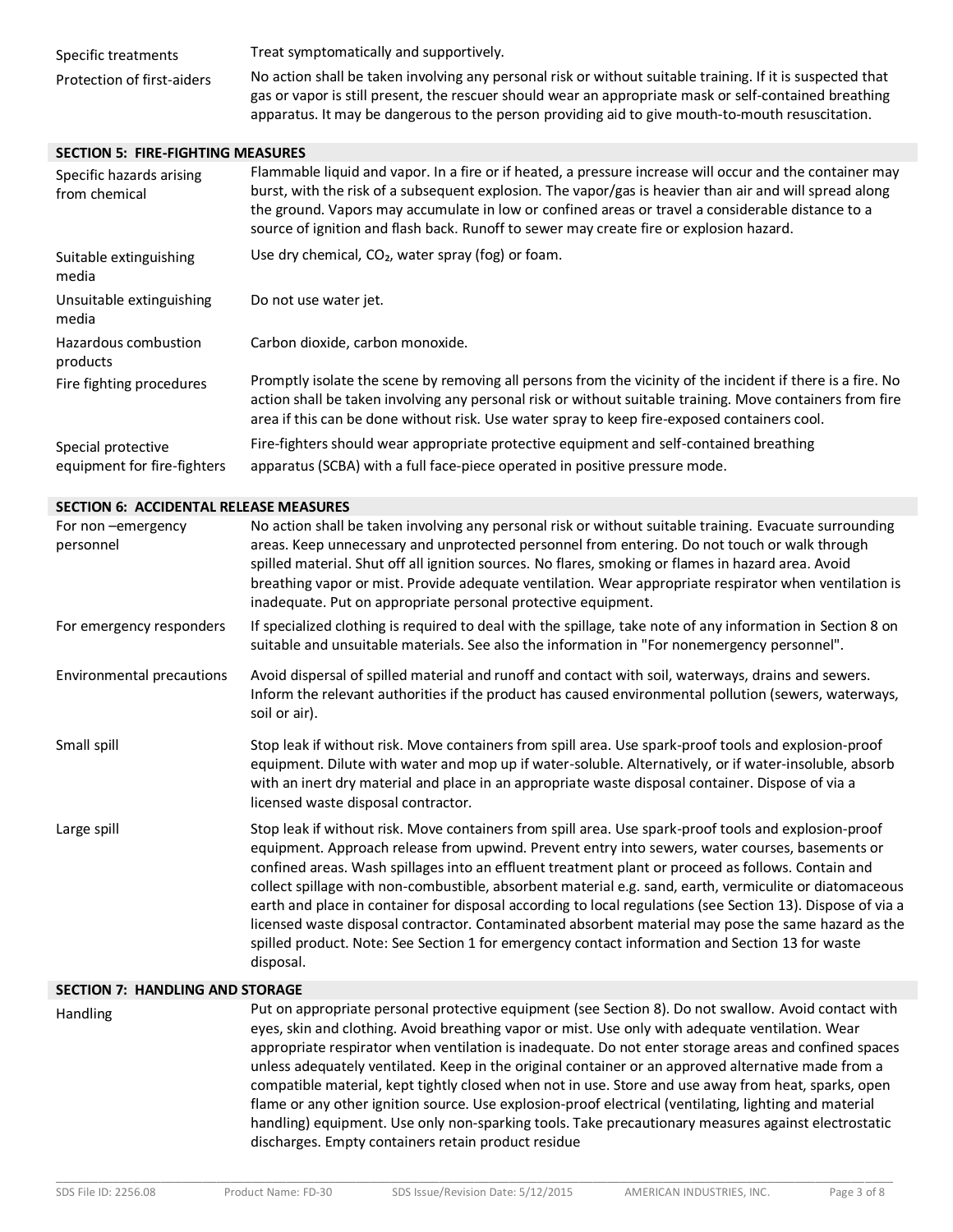and can be hazardous. Do not reuse container. Non equilibrium conditions may increase the fire hazard associated with this product. Always bond receiving containers to the fill pipe before and during loading. Always confirm that receiving container is properly grounded. Bonding and grounding alone may be inadequate to eliminate fire and explosion hazards. Carefully review operations that may increase the risks such as tank and container filling, tank cleaning, sampling, gauging, loading, filtering, mixing, agitation, etc. In addition to bonding and grounding, efforts to mitigate the hazards may include, but are not limited to, ventilation, inerting and/or reduction of transfer velocities. Always keep nozzle in contact with the container throughout the loading process. Do NOT fill any portable container in or on a vehicle. Occupational hygiene Eating, drinking and smoking should be prohibited in areas where this material is handled, stored and processed. Workers should wash hands and face before eating, drinking and smoking. Remove contaminated clothing and protective equipment before entering eating areas. See also Section 8 for additional information on hygiene measures. Storage Store in accordance with local regulations. Store in a segregated and approved area. Store in original container protected from direct sunlight in a dry, cool and well-ventilated area, away from incompatible materials (see Section 10) and food and drink. Store locked up. Eliminate all ignition sources. Separate from oxidizing materials. Keep container tightly closed and sealed until ready for use. Containers that have been opened must be carefully resealed and kept upright to prevent leakage. Do not store in unlabeled containers. Use appropriate containment to avoid environmental contamination. Bulk Storage Conditions: Maintain all storage tanks in accordance with applicable regulations. Use necessary controls to monitor tank inventories. Inspect all storage tanks on a periodic basis. Test tanks and associated piping for tightness. Maintain the automatic leak detection devices to assure proper working condition **SECTION 8: EXPOSURE CONTROLS/PERSONAL PROTECTION** Engineering Controls: Use only with adequate ventilation. Use process enclosures, local exhaust ventilation or other engineering controls to keep worker exposure to airborne contaminants below any recommended or statutory limits. The engineering controls also need to keep gas, vapor or dust concentrations below any lower explosive limits. Use explosion-proof ventilation equipment. Environmental exposure controls Emissions from ventilation or work process equipment should be checked to ensure they comply with the requirements of environmental protection legislation. In some cases, vapor controls, filters or engineering modifications to the process equipment will be necessary to reduce emissions to acceptable levels Exposure limits C9-C15 Cycloalkanes **ACGIH TLV (United States).** TWA: 400 ppm 8 hours. Form: Methylcyclohexane FD-30 **ACGIH TLV (United States)** 216 ppm (1200 mg/m<sup>3</sup>) 8 hour(s) Notes: The TLV for the hydrocarbon solvent is based on the procedure described in Appendix H ("Reciprocal Calculations Method for Certain Refined Hydrocarbon Solvent Vapors") of the ACGIH TLVs ® and BEIs® guidelines. The GGVmixture (ACGIH TLV) is based on Column B (McKee et al., 2005) of Table 1 ("Group Guidance Values") of Appendix H. Personal Protective Equipment: Hygiene measures Wash hands, forearms and face thoroughly after handling chemical products, before eating, smoking and using the lavatory and at the end of the working period. Appropriate techniques should be used to remove potentially contaminated clothing. Wash contaminated clothing before reusing. Ensure that eyewash stations and safety showers are close to the workstation location. Eye/face Protection Safety glasses equipped with side shields are recommended as minimum protection in industrial settings. If contact is possible, the following protection should be worn, unless the assessment indicates a higher degree of protection: Splash goggles. Safety eyewear complying with an approved standard should be used when a risk assessment indicates this is necessary to avoid exposure to liquid splashes, mists, gases or dusts. chemical splash goggles. If inhalation hazards exist, a full-face respirator may be required instead.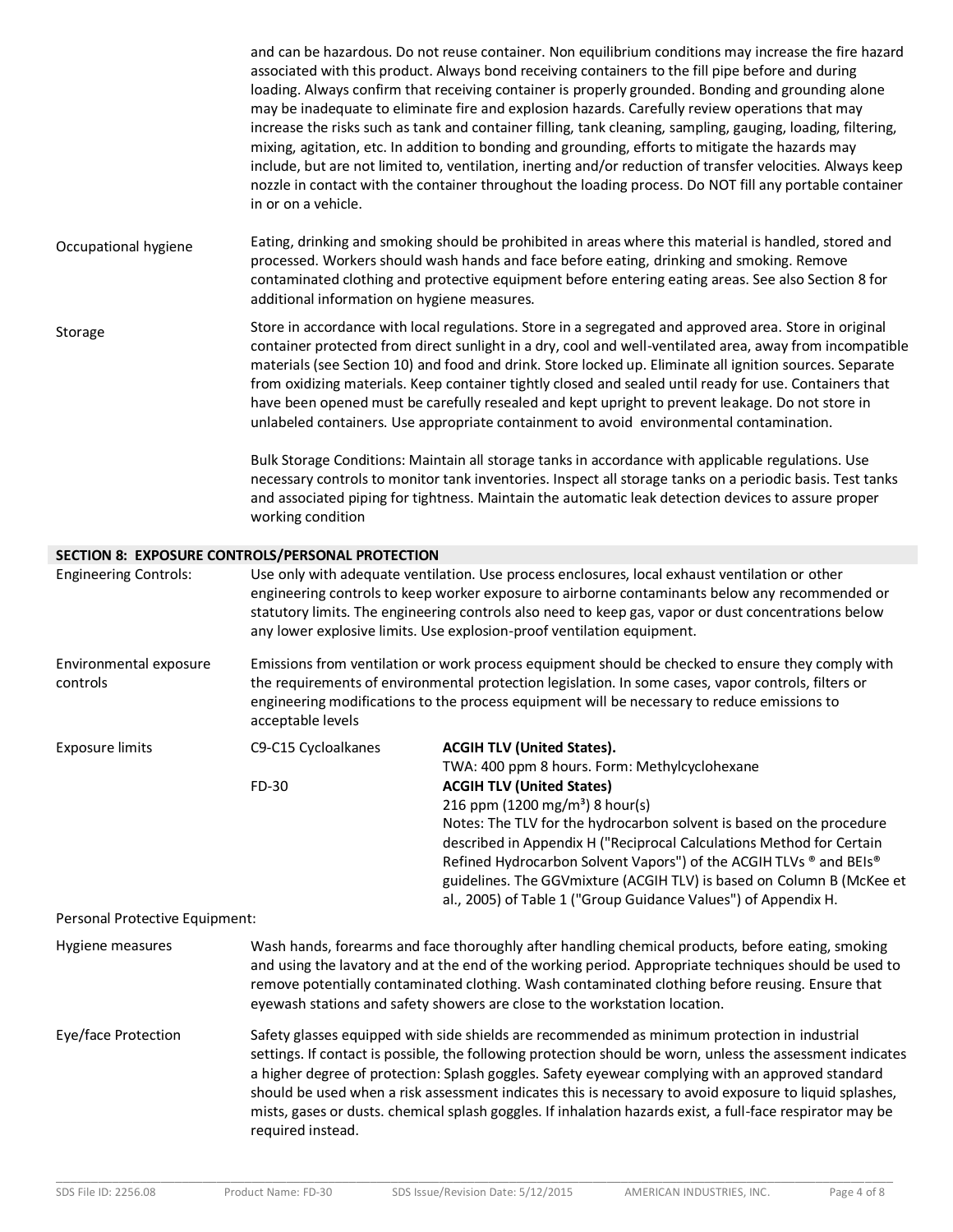| <b>Skin Protection</b> | Chemical-resistant gloves complying with an approved standard should be worn at all times when<br>handling chemical products if a risk assessment indicates this is necessary. Considering the parameters<br>specified by the glove manufacturer, check during use that the gloves are still retaining their protective<br>properties. It should be noted that the time to breakthrough for any glove material may be different for<br>different glove manufacturers. |
|------------------------|-----------------------------------------------------------------------------------------------------------------------------------------------------------------------------------------------------------------------------------------------------------------------------------------------------------------------------------------------------------------------------------------------------------------------------------------------------------------------|
| Clothing               | Personal protective equipment for the body should be selected based on the task being performed and<br>the risks involved and should be approved by a specialist before handling this product. Appropriate<br>footwear and any additional skin protection measures should be selected based on the task being<br>performed and the risks involved and should be approved by a specialist before handling this product.                                                |
| Respirators            | Use a properly fitted, air-purifying or supplied-air respirator complying with an approved standard if a<br>risk assessment indicates this is necessary. Respirator selection must be based on known or anticipated<br>exposure levels, the hazards of the product and the safe working limits of the selected respirator.                                                                                                                                            |

# **SECTION 9: PHYSICAL AND CHEMICAL PROPERTIES**

| Color                       | Colorless                                                         |
|-----------------------------|-------------------------------------------------------------------|
| <b>Physical State</b>       | Liquid                                                            |
| Odor                        | Characteristic hydrocarbon solvent odor.                          |
| Flash point                 | Closed cup: 105.8 <sup>o</sup> F (41 <sup>o</sup> C) [Tagliabue.] |
| <b>Flammability limits</b>  | Upper 5.5%                                                        |
|                             | Lower 0.6%                                                        |
| Boiling point/boiling range | 318.2 to 354.2 <sup>o</sup> F (159 to 179 <sup>o</sup> C)         |
| Melting point               | $-72.4$ <sup>o</sup> F ( $-58$ <sup>o</sup> C)                    |
| Auto-ignition temperature   | 456.8°F (236°C)                                                   |
| Vapor pressure              | 0.4kPa (3 mm Hg) [room temperature]                               |
| Vapor density (Air-1)       | 4.5                                                               |
| Gravity, <sup>o</sup> API   | Estimated50 @ 60°F                                                |
| Relative density            | 0.78                                                              |
| Density Ibs/gal             | Estimated 6.5 lbs/gal                                             |
| Solubility                  | Very slightly soluble in the following materials: cold water      |
| Solubility in water         | $1.5 \text{ g/l}$                                                 |
| Conductivity                | <5 picosiemens/meter (unadditized)                                |
| рH                          | Not available.                                                    |
| Evaporation rate (BuAc=1)   | $<$ 1                                                             |

# **SECTION 10: STABILITY AND REACTIVITY**

| Chemical stability                           | The product is stable.                                                                                                                                                                                                                                                                                                  |
|----------------------------------------------|-------------------------------------------------------------------------------------------------------------------------------------------------------------------------------------------------------------------------------------------------------------------------------------------------------------------------|
| Conditions to avoid                          | Avoid all possible sources of ignition (spark or flame). Do not pressurize, cut, weld, braze, solder, drill,<br>grind or expose containers to heat or sources of ignition. Do not allow vapor to accumulate in low or<br>confined areas.                                                                                |
| Incompatible materials                       | Oxidizing materials.                                                                                                                                                                                                                                                                                                    |
| Hazardous polymerization                     | Under normal conditions of storage and use, hazardous reactions will not occur.                                                                                                                                                                                                                                         |
| Reactivity                                   | Not expected to be Explosive, Self-Reactive, Self-Heating, or an Organic Peroxide under US GHS<br>Definition(s).                                                                                                                                                                                                        |
| Hazardous decomposition<br>products          | Under normal conditions of storage and use, hazardous decomposition products should not be<br>produced.                                                                                                                                                                                                                 |
| <b>SECTION 11: TOXICOLOGICAL INFORMATION</b> |                                                                                                                                                                                                                                                                                                                         |
| Acute toxicity<br>conclusion/Summary         | In animal studies utilizing C9-C15 Alkanes containing up to 22% aromatics indicated that the acute<br>central nervous system effects are reversible. Based on existing animal studies, the potential for<br>persistent effects is not clear.                                                                            |
| <b>Skin</b>                                  | Primary dermal irritation studies (four hour exposure) in rabbits utilizing C9-C15 Alkanes containing less<br>than 2% aromatics resulted in slight to moderate skin irritation. In humans, C9-C15 Alkanes have<br>produced slight to moderate skin irritation particularly with evaporation from the skin is prevented. |
|                                              |                                                                                                                                                                                                                                                                                                                         |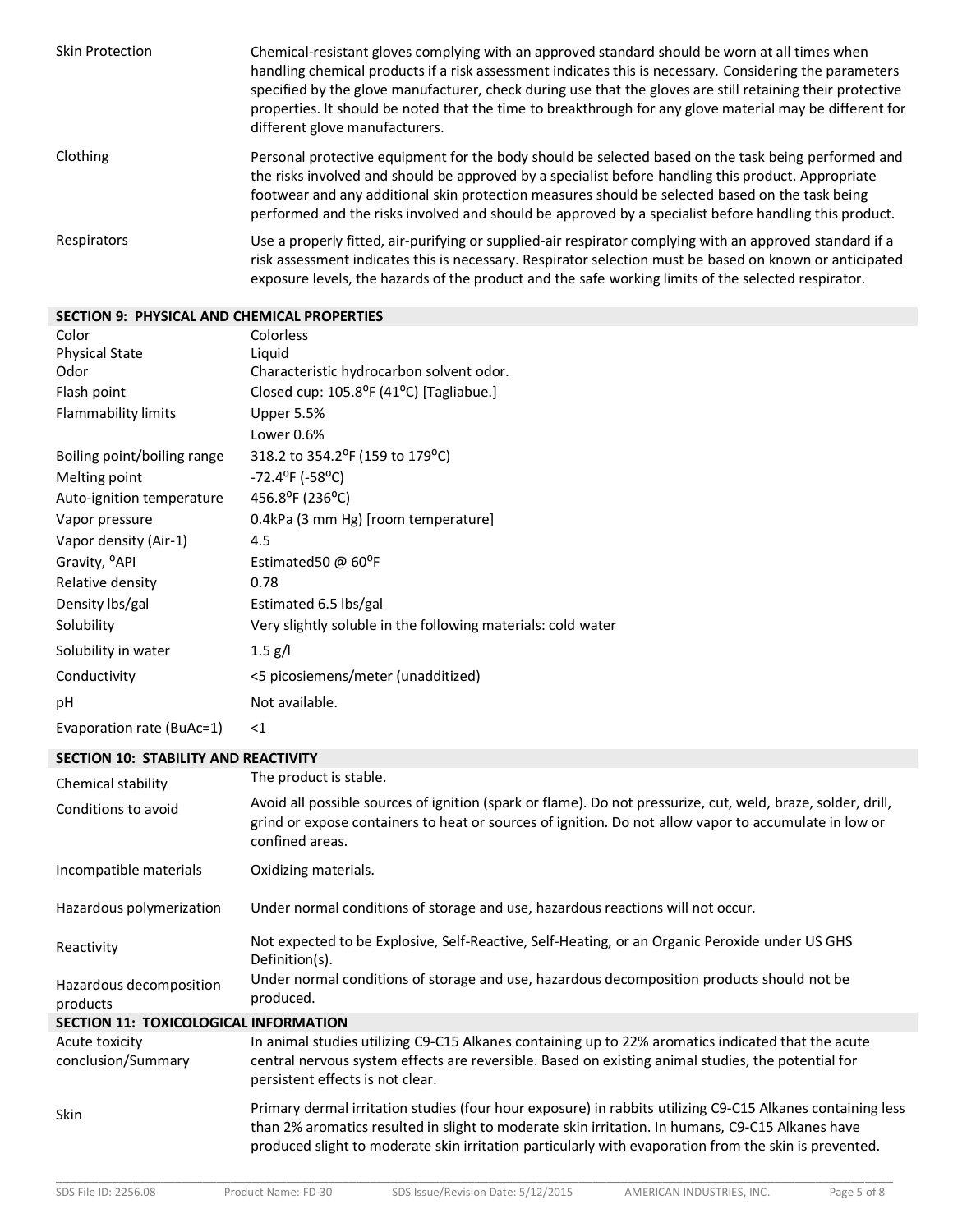| Eyes                                | No additional information.                                                                                                                                                                                                                                                                                                                                                                                                                                                                                                                                                                                                                                                                                                                                                                                                                                                                                                        |                          |                                                                                                                                                                                         |                          |
|-------------------------------------|-----------------------------------------------------------------------------------------------------------------------------------------------------------------------------------------------------------------------------------------------------------------------------------------------------------------------------------------------------------------------------------------------------------------------------------------------------------------------------------------------------------------------------------------------------------------------------------------------------------------------------------------------------------------------------------------------------------------------------------------------------------------------------------------------------------------------------------------------------------------------------------------------------------------------------------|--------------------------|-----------------------------------------------------------------------------------------------------------------------------------------------------------------------------------------|--------------------------|
| Inhalation                          | Animal studies have demonstrated that C9-C15 Alkanes produced mild respiratory tract irritation at<br>elevated concentrations. Also, sensory respiratory tract irritation was evident by reduced breathing<br>rates in the test animals in certain studies                                                                                                                                                                                                                                                                                                                                                                                                                                                                                                                                                                                                                                                                        |                          |                                                                                                                                                                                         |                          |
| Ingestion                           | If swallowed this material may irritate the mucous membranes of the mouth throat and esophagus.<br>Aspiration of this material into the lungs may result in damage or death.                                                                                                                                                                                                                                                                                                                                                                                                                                                                                                                                                                                                                                                                                                                                                      |                          |                                                                                                                                                                                         |                          |
| Skin Sensitization                  | evident.                                                                                                                                                                                                                                                                                                                                                                                                                                                                                                                                                                                                                                                                                                                                                                                                                                                                                                                          |                          | In animal studies utilizing C9-C15 Alkanes containing up to 18%, aromatics skin sensitization is not                                                                                    |                          |
| Mutagenicity<br>Conclusion/Summary  | products are not genotoxic.                                                                                                                                                                                                                                                                                                                                                                                                                                                                                                                                                                                                                                                                                                                                                                                                                                                                                                       |                          | In vivo and in vitro studies on C9-C15 Alkanes containing up to 22% aromatics indicate that these                                                                                       |                          |
| Carcinogenicity                     | The National Toxicology Program (NTP) conducted two-year carcinogenicity studies in rats and mice<br>with Stoddard Solvent IIC (less than 2% aromatics). The studies indicated that there was some evidence<br>of carcinogenic activity in male rats (adrenal medulla neoplasms and renal tubule adenoma) but no<br>evidence of carcinogenic activity in female rats. Further, there was equivocal evidence of carcinogenic<br>activity in female mice (hepatocellular adenoma) but no evidence of carcinogenic activity in male mice.<br>A low carcinogenic potential is suggested by a lack of genotoxic potential identified in in vivo and in<br>vitro genetic toxicity tests (with and without metabolic activation).                                                                                                                                                                                                        |                          |                                                                                                                                                                                         |                          |
| Reproductive toxicity               | There were no treatment-related effects on pregnancy rate, mortality or gross post mortem<br>observations in animal studies utilizing C9-C15 Alkanes containing less than 2% aromatics.                                                                                                                                                                                                                                                                                                                                                                                                                                                                                                                                                                                                                                                                                                                                           |                          |                                                                                                                                                                                         |                          |
| Teratogenicity                      |                                                                                                                                                                                                                                                                                                                                                                                                                                                                                                                                                                                                                                                                                                                                                                                                                                                                                                                                   |                          | There were no treatment-related effects on pregnancy rate, mortality or gross post mortem<br>observations in animal studies utilizing C9-C15 Alkanes containing less than 2% aromatics. |                          |
| Name                                | Category                                                                                                                                                                                                                                                                                                                                                                                                                                                                                                                                                                                                                                                                                                                                                                                                                                                                                                                          | <b>Route of Exposure</b> | <b>Target Organs</b>                                                                                                                                                                    | <b>Aspiration Hazard</b> |
| C9-C15 Cycloalkanes                 | Category 3                                                                                                                                                                                                                                                                                                                                                                                                                                                                                                                                                                                                                                                                                                                                                                                                                                                                                                                        | Not applicable           | Narcotic effects                                                                                                                                                                        | Category 1               |
| C9-C15 Alkanes                      | Category 3                                                                                                                                                                                                                                                                                                                                                                                                                                                                                                                                                                                                                                                                                                                                                                                                                                                                                                                        | Not applicable           | Narcotic effects                                                                                                                                                                        | Category 1               |
| Routes of Exposure                  | Ingestion, Skin, Inhalation                                                                                                                                                                                                                                                                                                                                                                                                                                                                                                                                                                                                                                                                                                                                                                                                                                                                                                       |                          |                                                                                                                                                                                         |                          |
| Potential Chronic health<br>effects | The most common effects observed in repeated dose animal studies with C9-C15 Alkanes are kidney<br>changes that are consistent with an alpha 2u-globulin- mediated process that is not regarded as<br>relevant to humans. The kidney damage occurred only in male rats and appeared to involve both the<br>tubules and glomeruli. Certain studies have reported effects in the liver as well as hematological or<br>urine chemistry changes. In general, these effects have not to been shown to be dose-related.<br>Based on animal studies, the potential for persistent effects is not clear. In certain repeated dose animal<br>studies have changes were reported in behavior, neurochemistry and sensory evoked potentials which<br>may be irreversible. Repeated exposure to elevated concentrations of hydrocarbon solvents can<br>produce a variety of transient CNS effects (e.g., dizziness, headache, narcosis, etc). |                          |                                                                                                                                                                                         |                          |
| General                             | No known significant effects or critical hazards.                                                                                                                                                                                                                                                                                                                                                                                                                                                                                                                                                                                                                                                                                                                                                                                                                                                                                 |                          |                                                                                                                                                                                         |                          |
| Carcinogenicity                     | No known significant effects or critical hazards.                                                                                                                                                                                                                                                                                                                                                                                                                                                                                                                                                                                                                                                                                                                                                                                                                                                                                 |                          |                                                                                                                                                                                         |                          |
| Mutagenicity                        | No known significant effects or critical hazards.                                                                                                                                                                                                                                                                                                                                                                                                                                                                                                                                                                                                                                                                                                                                                                                                                                                                                 |                          |                                                                                                                                                                                         |                          |
| Teratogenicity                      | No known significant effects or critical hazards.                                                                                                                                                                                                                                                                                                                                                                                                                                                                                                                                                                                                                                                                                                                                                                                                                                                                                 |                          |                                                                                                                                                                                         |                          |
| Developmental effects               | No known significant effects or critical hazards.                                                                                                                                                                                                                                                                                                                                                                                                                                                                                                                                                                                                                                                                                                                                                                                                                                                                                 |                          |                                                                                                                                                                                         |                          |
| Fertility effects                   | No known significant effects or critical hazards.                                                                                                                                                                                                                                                                                                                                                                                                                                                                                                                                                                                                                                                                                                                                                                                                                                                                                 |                          |                                                                                                                                                                                         |                          |
| SECTION 12: ECOLOGICAL INFORMATION  |                                                                                                                                                                                                                                                                                                                                                                                                                                                                                                                                                                                                                                                                                                                                                                                                                                                                                                                                   |                          |                                                                                                                                                                                         |                          |
| Toxicity                            | No data available.                                                                                                                                                                                                                                                                                                                                                                                                                                                                                                                                                                                                                                                                                                                                                                                                                                                                                                                |                          |                                                                                                                                                                                         |                          |
| Persistence and<br>degradability    | No data available.                                                                                                                                                                                                                                                                                                                                                                                                                                                                                                                                                                                                                                                                                                                                                                                                                                                                                                                |                          |                                                                                                                                                                                         |                          |
| Bio-accumulative potential          | No data available.                                                                                                                                                                                                                                                                                                                                                                                                                                                                                                                                                                                                                                                                                                                                                                                                                                                                                                                |                          |                                                                                                                                                                                         |                          |
| Mobility                            | No data available.                                                                                                                                                                                                                                                                                                                                                                                                                                                                                                                                                                                                                                                                                                                                                                                                                                                                                                                |                          |                                                                                                                                                                                         |                          |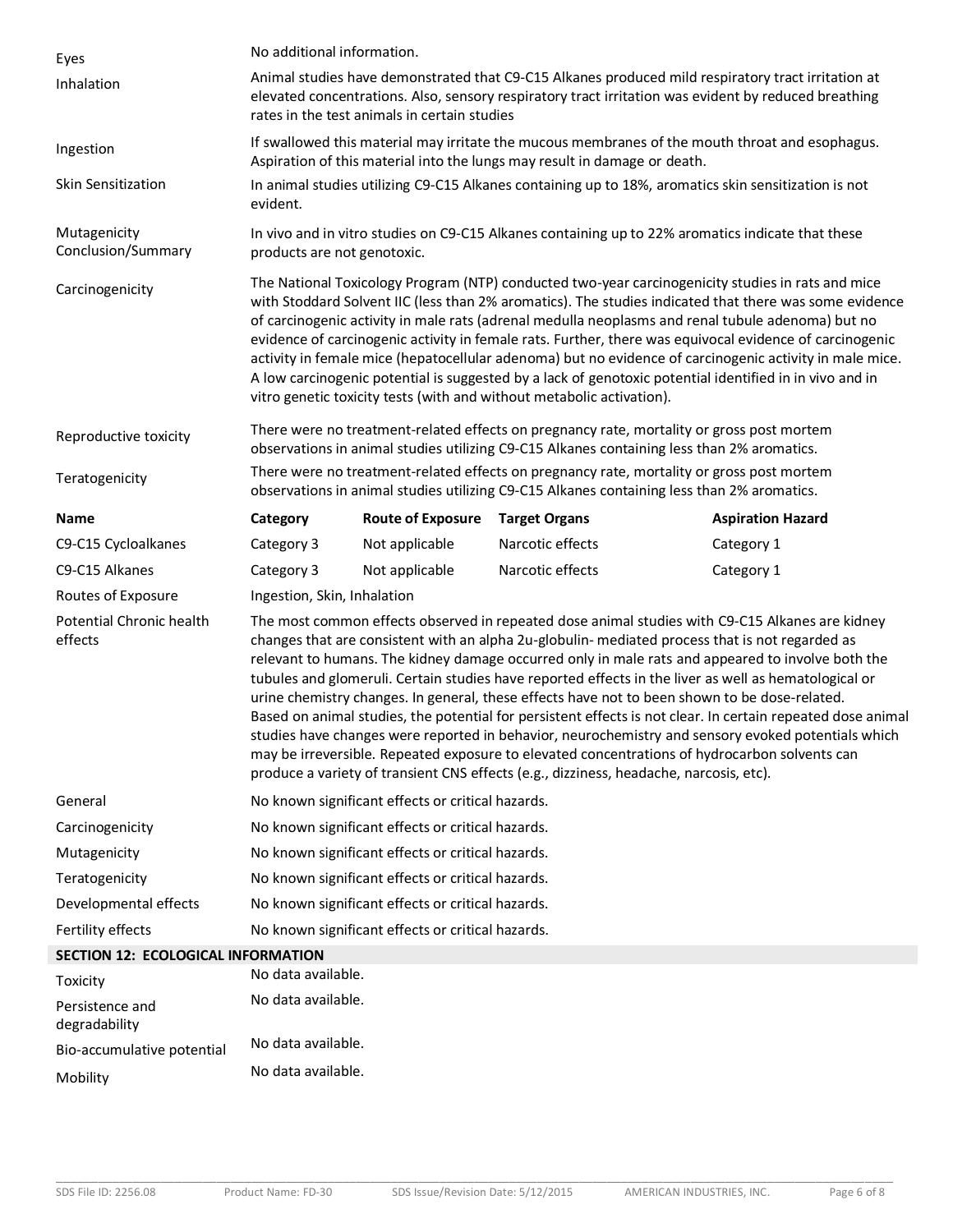# **SECTION 13: DISPOSAL CONSIDERATIONS**

The generation of waste should be avoided or minimized wherever possible. Disposal of this product, solutions and any by-products should at all times comply with the requirements of environmental protection and waste disposal legislation and any regional local authority requirements. Dispose of surplus and non-recyclable products via a licensed waste disposal contractor. Waste should not be disposed of untreated to the sewer unless fully compliant with the requirements of all authorities with jurisdiction. Waste packaging should be recycled. This material and its container must be disposed of in a safe way. Care should be taken when handling emptied containers that have not been cleaned or rinsed out. Empty containers or liners may retain some product residues. Vapor from product residues may create a highly flammable or explosive atmosphere inside the container. Do not cut, weld or grind used containers unless they have been cleaned thoroughly internally. Avoid dispersal of spilled material and runoff and contact with soil, waterways, drains and sewers. RCRA Classification: D001, D018

# **SECTION 14: TRANSPORT INFORMATION**

| DOT Information for Quantities Greater than 66 LBS Per Package |                                               |  |  |
|----------------------------------------------------------------|-----------------------------------------------|--|--|
| Proper shipping name                                           | Petroleum Distillates, N.O.S (Naptha Solvent) |  |  |
| <b>Hazard Class</b>                                            | 3                                             |  |  |
| UN Number                                                      | 1268                                          |  |  |
| Packaging Group                                                | Ш                                             |  |  |

DOT Information for Quantities Less than 66 LBS Per Package Cleaning Compound, N.O.S. ORM-D

Precautions for user **Transport within user's premises:** always transport in closed containers that are upright and secure. Ensure that persons transporting the product know what to do in the event of an accident or spillage.

# **SECTION 15: REGULATORY INFORMATION**

#### **US Federal Regulations**

| SARA 302/304 RQ               | Not applicable                                         |
|-------------------------------|--------------------------------------------------------|
| <b>TSCA Inventory Listing</b> | All components of this product are listed or exempted. |

SARA 311/312 Classification Fire Hazard, Immediate (acute) Health Hazard

Composition/information on ingredients

| Name               | Fire Hazard |                                                                                                                                                  | Sudden release of<br>pressure                                                                                | Reactive | Immediate (acute)<br>health hazard | Delayed (chronic)<br>health hazard |  |
|--------------------|-------------|--------------------------------------------------------------------------------------------------------------------------------------------------|--------------------------------------------------------------------------------------------------------------|----------|------------------------------------|------------------------------------|--|
| $C9-C15$           | Yes.        |                                                                                                                                                  | No.                                                                                                          | No.      | Yes.                               | No                                 |  |
| Cycloalkanes       |             |                                                                                                                                                  |                                                                                                              |          |                                    |                                    |  |
| C9-C15 Alkanes     | Yes.        |                                                                                                                                                  | No.                                                                                                          | No.      | Yes.                               | No                                 |  |
| Massachusetts      |             | The following components are listed: Nonane                                                                                                      |                                                                                                              |          |                                    |                                    |  |
| New York           |             | None of the components are listed                                                                                                                |                                                                                                              |          |                                    |                                    |  |
| New Jersey         |             | The following components are listed: Nonane                                                                                                      |                                                                                                              |          |                                    |                                    |  |
| Pennsylvania       |             | The following components are listed: Nonane                                                                                                      |                                                                                                              |          |                                    |                                    |  |
| California Prop 65 |             | cancer.                                                                                                                                          | <b>WARNING:</b> This product contains less than 0.1% of a chemical known to the State of California to cause |          |                                    |                                    |  |
|                    |             | WARNING: This product contains less than 1% of a chemical known to the State of California to cause<br>birth defects or other reproductive harm. |                                                                                                              |          |                                    |                                    |  |